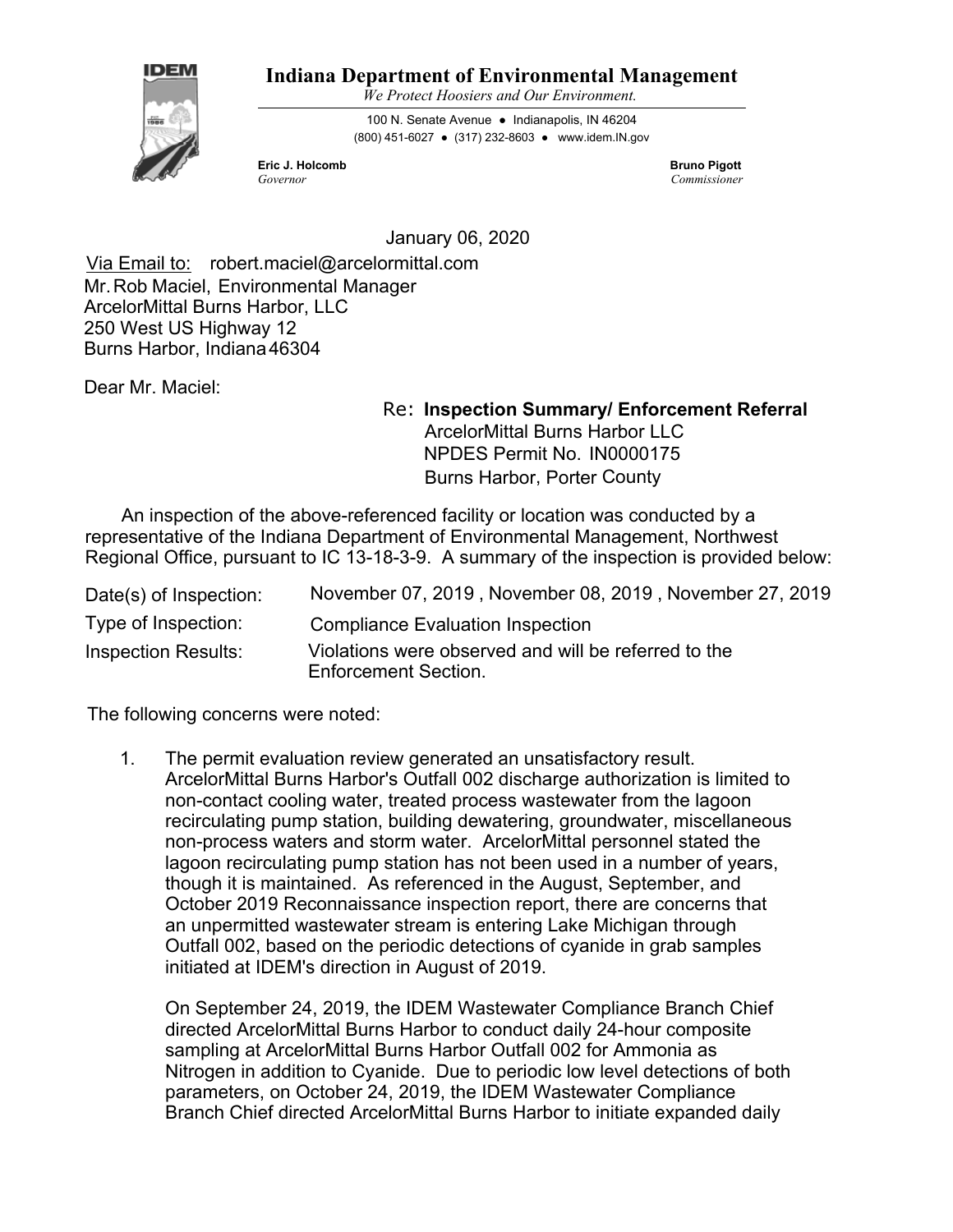24-hour composite sampling at ArcelorMittal Burns Harbor Outfall 002, to include the following parameters: Total Phenols, Total Fluoride, Total Recoverable Zinc, Total Recoverable Lead, Total Recoverable Silver, Total Recoverable Copper, Total Recoverable Boron, Dissolved Iron, Chemical Oxygen Demand, and Available Cyanide.

ArcelorMittal personnel have conducted sampling at various manholes to determine the source of the cyanide and ammonia. As of the time of the inspection, ArcelorMittal personnel stated that they have not yet determined the source of the cyanide or ammonia at Outfall 002.

Outfall 002 is not permitted for cyanide or ammonia laden wastes, with the exception of the use of the lagoon recirculating pumps. Per 327 IAC 5-2-2, the discharge of pollutants is prohibited unless in conformity with a valid NPDES permit. Due to cyanide and ammonia detections in the Outfall 002 discharge, an unsatisfactory rating is assigned to the permit evaluation category because the discharge is not in conformity with the permit.

- 2 Operation was rated as marginal. On November 7, 2019, water was observed discharging from the north side of a grated drain immediately north of the C Thickener. The water appeared to surface from the north side of the drain structure, rather than from the drain itself. Refer to the attached photograph. The water drained, by gravity, into an adjacent recently dug diked area, indicating the water surge was expected or anticipated. On-site staff were unable to identify the source of the water, though seal water was suspected. On-site staff were uncertain as to where the drain discharges. At the time of the writing of the report, there has been no definitive answer as to the source of the water or to where the drain discharges.
- 3 The Laboratory evaluation generated an unsatisfactory rating. ArcelorMittal Burns Harbor has established a practice of reanalyzing samples in cases in which initial sample analysis, which passes all quality assurance/quality control checks, indicates a permit effluent limit exceedance, and using the results of the re-analysis to re-calculate or replace results, including those already reported to IDEM. This practice is not allowable, for reasons that include the following:

(1) There is no justification for rescinding a violation that is based on a result obtained via analysis of a representative, validly collected sample, analyzed using an approved analytical method, that has passed all quality assurance/quality control checks.

(2) The practice is not authorized by the NPDES permit rules or provisions. NPDES permit rules and provisions allow, for most parameters subject to a daily maximum effluent limit for which grab sampling is the required sample type, multiple grab samples to be collected over the course of the day and for the analytical results of the individual grab samples to be averaged, as long as the grab sampling is conducted in a manner that is representative of the monitored discharge. The NPDES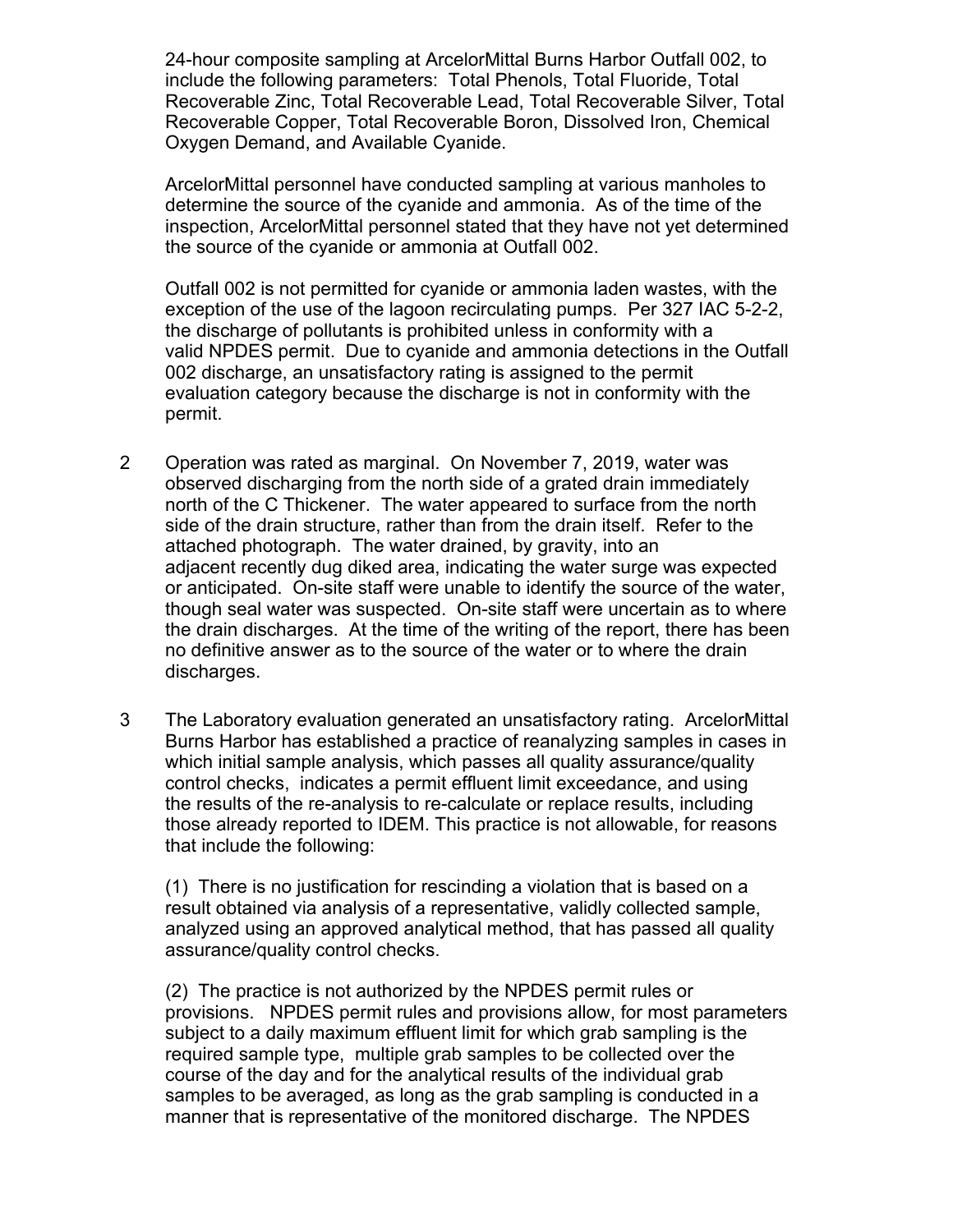permit rules and provisions also allow the permittee to monitor pollutants more frequently than required by the permit, and call for the results to be reported to IDEM, when approved analytical methods are used. However, neither the NPDES permit rules or provisions state that the permittee may re-analyze a particular sample, grab or composite, for which a valid analytical result (one that passes quality assurance/quality control measures) is obtained, and use that result in place of or along with the initial, valid analytical result.

(3) The practice is selective, as only samples for which initial analysis indicates a violation are re-analyzed, and therefore cannot be viewed as a general added layer of quality assurance/quality control.

(4) The practice undermines the integrity of compliant results that are reported based upon one analysis of a given sample. If ArcelorMittal Burns Harbor maintains that it cannot credibly report noncompliant results based upon one analysis of a given sample (that passes all quality assurance/quality control checks), then IDEM cannot feel confident in compliant results reported by ArcelorMittal Burns Harbor that are based on one analysis of a given sample (that passes all quality assurance/quality control checks). ArcelorMittal's self-monitoring program is either capable of generating valid results based upon one analysis of a given sample or it is not.

| Month | Year | Outfall | Parameter        | <b>Type</b>       | Conc./Loading |                |
|-------|------|---------|------------------|-------------------|---------------|----------------|
| Jul   | 2017 | 001     | Temperature      | Daily Maximum     |               | 3              |
| Aug   | 2017 | 001     | Temperature      | Daily Maximum     |               | 1              |
| Aug   | 2017 | 001     | Ammonia Nitrogen | Daily Maximum     | Loading       | 1              |
| Aug   | 2017 | 001     | Ammonia Nitrogen | Daily Maximum     | Loading       | 1              |
| Aug   | 2017 | 001     | Ammonia Nitrogen | Seven Day Average | Concentration | 1              |
| Aug   | 2017 | 001     | Ammonia Nitrogen | Daily Maximum     | Concentration | 1              |
| Sep   | 2017 | 001     | Phenol           | Daily Maximum     | Loading       | 1              |
| Feb   | 2018 | 001     | Temperature      | Daily Maximum     |               | 2              |
| Feb   | 2018 | 001     | Ammonia Nitrogen | Daily Maximum     | Loading       | 1              |
| Mar   | 2018 | 001     | Oil & Grease     | Daily Maximum     | Loading       | 1              |
| Apr   | 2018 | 111     | 2,3,7,8 TCDF     | Daily Maximum     | Concentration | 1              |
| May   | 2018 | 001     | Ammonia Nitrogen | Seven Day Average | Concentration | 1              |
| May   | 2018 | 001     | Ammonia Nitrogen | Seven Day Average | Loading       | 1              |
| Jul   | 2018 | 001     | Temperature      | Daily Maximum     |               | 2              |
| Jul   | 2018 | 001     | 2,3,7,8 TCDF     | Daily Maximum     | Concentration | 1              |
| Jul   | 2019 | 001     | Ammonia Nitrogen | Daily Maximum     | Concentration | 1              |
| Jul   | 2019 | 001     | Ammonia Nitrogen | Daily Maximum     | Loading       | 1              |
| Jul   | 2019 | 001     | Ammonia Nitrogen | Seven Day Average | Concentration | $\overline{2}$ |
|       |      |         |                  |                   |               |                |

4. The Effluent Limits Compliance area was rated **unsatisfactory** due to the following self-reported violations of the limits detailed in Part I. A. of the NPDES Permit: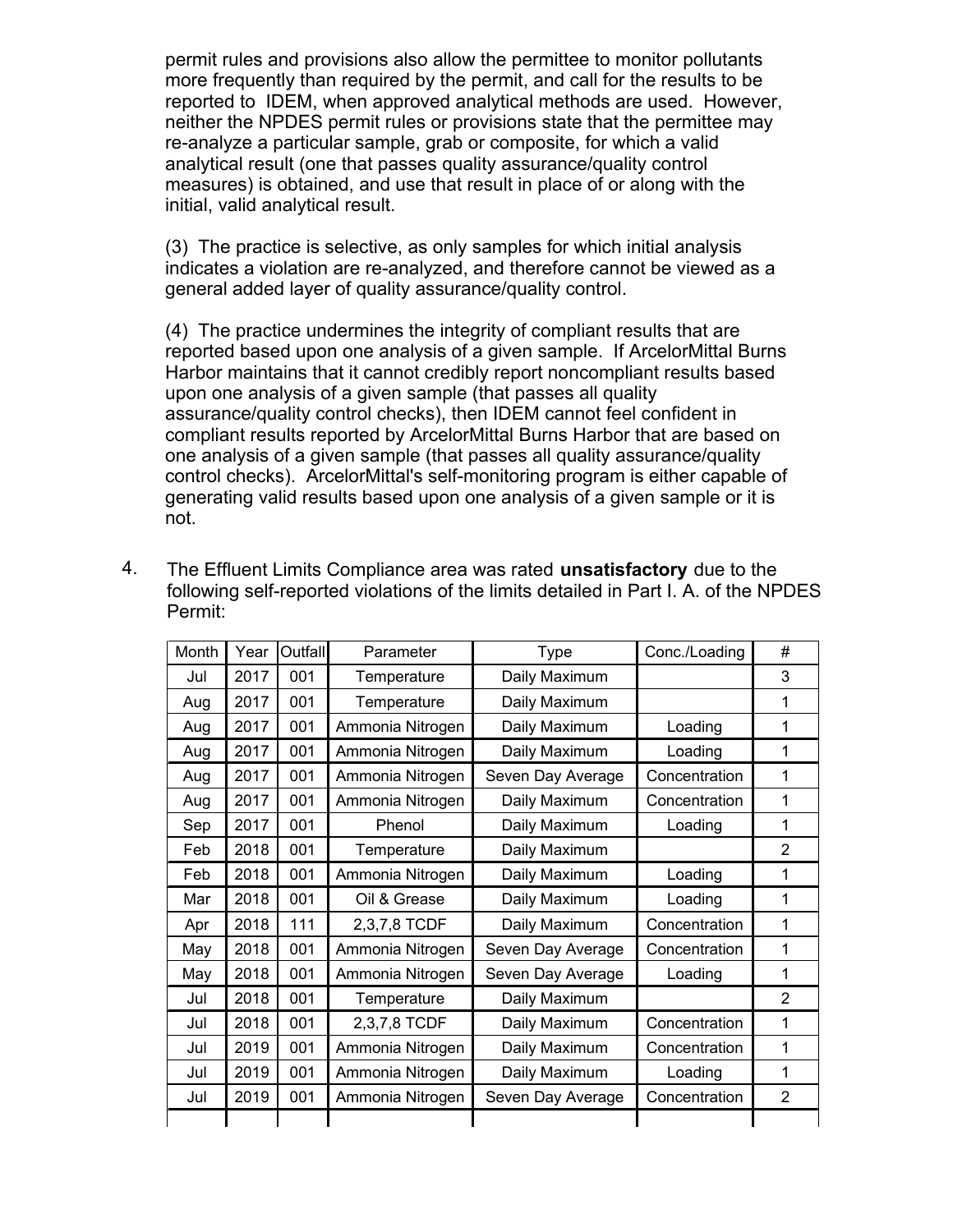| Jul | 2019 | 001 | Ammonia Nitrogen     | Seven Day Average | Loading       | 2 |
|-----|------|-----|----------------------|-------------------|---------------|---|
| Aug | 2018 | 001 | Temperature          | Daily Maximum     |               | 9 |
| Aug | 2019 | 001 | Ammonia Nitrogen     | Daily Maximum     | Concentration | 7 |
| Aug | 2019 | 001 | Ammonia Nitrogen     | Daily Maximum     | Loading       | 7 |
| Aug | 2019 | 001 | Free Cyanide         | Daily Maximum     | Concentration | 5 |
| Aug | 2019 | 001 | Free Cyanide         | Daily Maximum     | Loading       | 5 |
| Aug | 2019 | 001 | Ammonia Nitrogen     | Seven Day Average | Concentration | 4 |
| Aug | 2019 | 001 | Ammonia Nitrogen     | Seven Day Average | Loading       | 4 |
| Aug | 2019 | 001 | Free Cyanide         | Monthly Avg.      | Concentration | 1 |
| Aug | 2019 | 001 | Free Cyanide         | Monthly Avg.      | Loading       | 1 |
| Aug | 2019 | 011 | <b>Total Cyanide</b> | Daily Maximum     | Loading       | 5 |

The effluent exceedances for August 2017 to July 2018 were also cited in the IDEM September 12, 2018 CEI inspection report. The August 2019 exceedances were also cited in the IDEM August, September, and October 2019 Reconnaissance inspection report. Please refer to these inspection reports for more information.

This matter is being referred to the OWQ Enforcement Section for appropriate action. Please direct any questions to Nicolas Ream at 219-730-1691 or nream@idem.IN.gov. A copy of the NPDES Industrial Facility Inspection Report is enclosed for your records.

Sincerely,

Rul Massach

Rick Massoels, Deputy Director Northwest Regional Office

**Enclosure** 

Cc: Jason House, IDEM Wastewater Compliance Ryan Bahr and Joan Rogers, U.S. EPA Region 5 Samantha Groce, IDEM Enforcement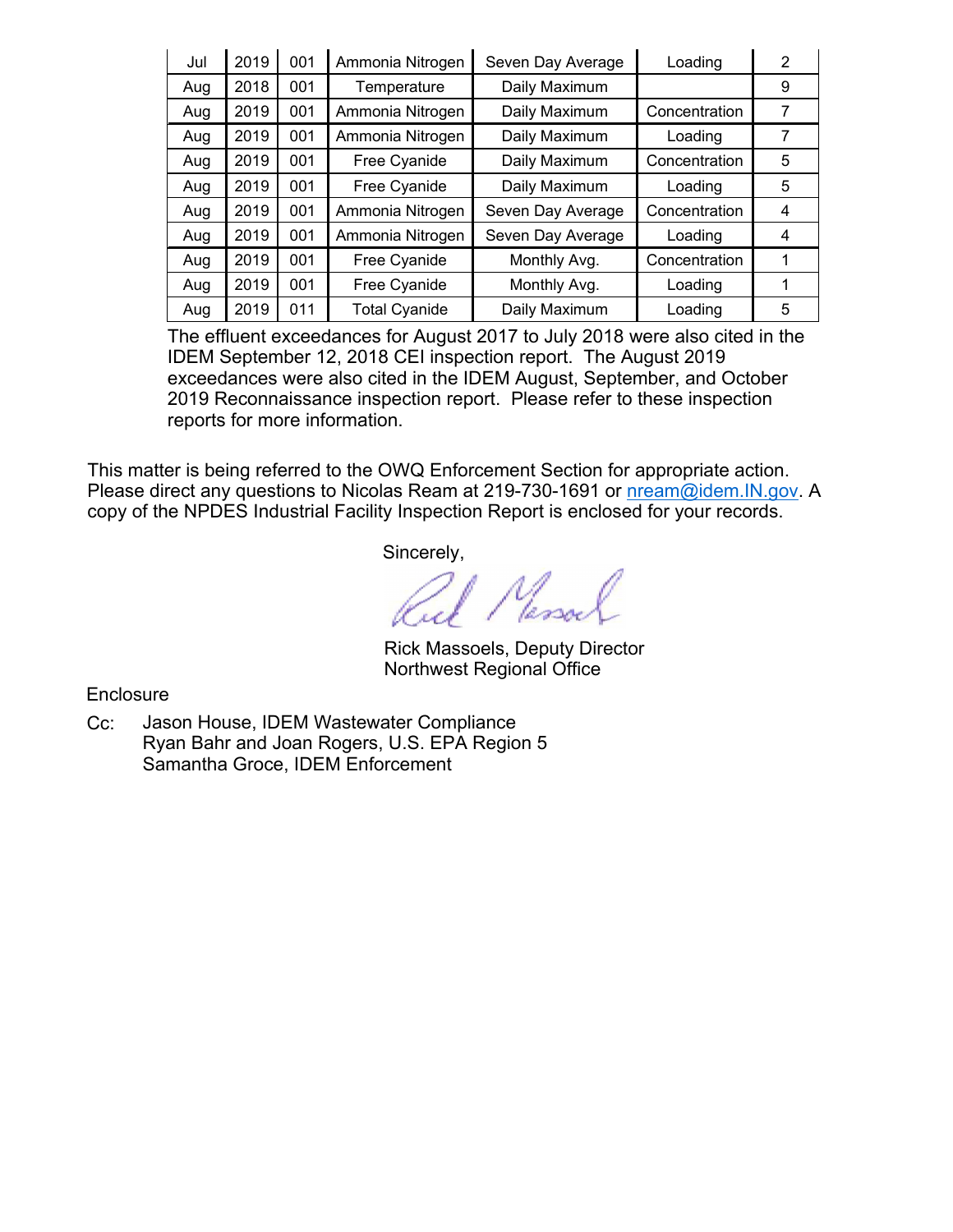

# **NPDES Industrial Facility Inspection Report**

**INDIANA DEPARTMENT OF ENVIRONMENTAL MANAGEMENT**

|                                                                                               | $\sim$<br><b>NPDES Permit Number:</b>                                                                                                                         |                                                                                                                   | Facility Type:                                     |               |                                                                                                                     |   |                                  |                                            |       | Facility Classification: |  | <b>TEMPO AI ID</b>                |
|-----------------------------------------------------------------------------------------------|---------------------------------------------------------------------------------------------------------------------------------------------------------------|-------------------------------------------------------------------------------------------------------------------|----------------------------------------------------|---------------|---------------------------------------------------------------------------------------------------------------------|---|----------------------------------|--------------------------------------------|-------|--------------------------|--|-----------------------------------|
|                                                                                               |                                                                                                                                                               | <b>IN0000175</b>                                                                                                  |                                                    |               | Industrial                                                                                                          |   | Major<br>D                       |                                            | 12029 |                          |  |                                   |
| November 07, 2019, November 08, 2019, November 27, 2019<br>Date(s) of Inspection:             |                                                                                                                                                               |                                                                                                                   |                                                    |               |                                                                                                                     |   |                                  |                                            |       |                          |  |                                   |
|                                                                                               | Type of Inspection:<br><b>Compliance Evaluation Inspection</b>                                                                                                |                                                                                                                   |                                                    |               |                                                                                                                     |   |                                  |                                            |       |                          |  |                                   |
| Name and Location of Facility Inspected:<br>Receiving Waters/POTW:<br>Permit Expiration Date: |                                                                                                                                                               |                                                                                                                   |                                                    |               |                                                                                                                     |   |                                  |                                            |       |                          |  |                                   |
| <b>ArcelorMittal Burns Harbor LLC</b><br>East Branch of the Little Calumet                    |                                                                                                                                                               |                                                                                                                   |                                                    |               | 6/30/2021                                                                                                           |   |                                  |                                            |       |                          |  |                                   |
|                                                                                               |                                                                                                                                                               | 250 West US Highway 20                                                                                            | County:<br>Design Flow:<br>River and Lake Michigan |               |                                                                                                                     |   |                                  |                                            |       |                          |  |                                   |
|                                                                                               | <b>Burns Harbor</b><br>IN 46304<br>Porter<br>NA                                                                                                               |                                                                                                                   |                                                    |               |                                                                                                                     |   |                                  |                                            |       |                          |  |                                   |
|                                                                                               | On Site Representative(s):<br>First Name<br>Last Name<br>Title<br>Email<br>Phone                                                                              |                                                                                                                   |                                                    |               |                                                                                                                     |   |                                  |                                            |       |                          |  |                                   |
|                                                                                               | Theresa                                                                                                                                                       | Kirk                                                                                                              | Engineer                                           | Environmental |                                                                                                                     |   | theresa.kirk@arcelormittal.com   |                                            |       |                          |  | 219-214-2363                      |
|                                                                                               | Morgan                                                                                                                                                        | Swanson                                                                                                           | Engineer                                           | Environmental |                                                                                                                     |   | morgan.swanson@arcelormittal.com |                                            |       |                          |  |                                   |
| Lynn                                                                                          |                                                                                                                                                               | Vo                                                                                                                | Engineer                                           | Environmental |                                                                                                                     |   | lynn.vo@arcelormittal.com        |                                            |       |                          |  |                                   |
| Dan                                                                                           |                                                                                                                                                               | Amling                                                                                                            | Waste                                              |               | <b>Engineer of Solid</b>                                                                                            |   | dan.amling@arcelormittal.com     |                                            |       |                          |  |                                   |
|                                                                                               |                                                                                                                                                               | Was a verbal summary of the inspection given to the on-site rep?                                                  |                                                    |               |                                                                                                                     |   |                                  |                                            | Yes   |                          |  |                                   |
|                                                                                               | Certified Operator:                                                                                                                                           |                                                                                                                   | Number:                                            | Class:        | <b>Effective Date:</b>                                                                                              |   | <b>Expiration Date:</b>          | Email:                                     |       |                          |  |                                   |
|                                                                                               |                                                                                                                                                               | <b>Cyber Security Contact</b>                                                                                     |                                                    |               |                                                                                                                     |   |                                  |                                            |       |                          |  |                                   |
|                                                                                               |                                                                                                                                                               |                                                                                                                   |                                                    |               |                                                                                                                     |   |                                  |                                            |       |                          |  |                                   |
| Name:                                                                                         | Responsible Official:                                                                                                                                         |                                                                                                                   |                                                    |               | Email:                                                                                                              |   |                                  | Permittee: ArcelorMittal Burns Harbor, LLC |       |                          |  |                                   |
|                                                                                               |                                                                                                                                                               | Mr. Rob Maciel, Environmental Manager                                                                             |                                                    |               |                                                                                                                     |   | Email:                           | robert.maciel@arcelormittal.com            |       |                          |  |                                   |
|                                                                                               |                                                                                                                                                               | 250 West US Highway 12                                                                                            |                                                    |               |                                                                                                                     |   | Phone:                           |                                            |       |                          |  | Contacted?                        |
|                                                                                               |                                                                                                                                                               | Burns Harbor, Indiana 46304                                                                                       |                                                    |               |                                                                                                                     |   | Fax:                             |                                            |       |                          |  | No                                |
|                                                                                               |                                                                                                                                                               |                                                                                                                   |                                                    |               | <b>INSPECTION FINDINGS</b>                                                                                          |   |                                  |                                            |       |                          |  |                                   |
|                                                                                               |                                                                                                                                                               | $\bigcirc$ Conditions evaluated were found to be satisfactory at the time of the inspection. (5)                  |                                                    |               |                                                                                                                     |   |                                  |                                            |       |                          |  |                                   |
|                                                                                               |                                                                                                                                                               | $\bigcirc$ Violations were discovered but corrected during the inspection. (4)                                    |                                                    |               |                                                                                                                     |   |                                  |                                            |       |                          |  |                                   |
|                                                                                               |                                                                                                                                                               | $\bigcirc$ Potential problems were discovered or observed. (3)                                                    |                                                    |               |                                                                                                                     |   |                                  |                                            |       |                          |  |                                   |
|                                                                                               |                                                                                                                                                               | $\bigcirc$ Violations were discovered and require a submittal from you and/or a follow-up inspection by IDEM. (2) |                                                    |               |                                                                                                                     |   |                                  |                                            |       |                          |  |                                   |
|                                                                                               |                                                                                                                                                               | $\bullet$ Violations were discovered and may subject you to an appropriate enforcement response. (1)              |                                                    |               |                                                                                                                     |   |                                  |                                            |       |                          |  |                                   |
|                                                                                               |                                                                                                                                                               |                                                                                                                   |                                                    |               |                                                                                                                     |   |                                  |                                            |       |                          |  |                                   |
|                                                                                               |                                                                                                                                                               |                                                                                                                   |                                                    |               | <b>AREAS EVALUATED DURING INSPECTION</b><br>$(S = Satisfactory, M = Marginal, U = Unsatisfactory, N = Not Evaluate$ |   |                                  |                                            |       |                          |  |                                   |
| S                                                                                             |                                                                                                                                                               | <b>Receiving Waters</b>                                                                                           | S                                                  |               | Facility/Site                                                                                                       | S | Self-Monitoring                  |                                            | S     |                          |  | <b>Compliance Schedules</b>       |
| S                                                                                             |                                                                                                                                                               | Effluent/Discharge                                                                                                | M                                                  |               | Operation                                                                                                           | S |                                  | <b>Flow Measurement</b>                    |       |                          |  |                                   |
| U                                                                                             | Permit                                                                                                                                                        |                                                                                                                   | S                                                  |               | Maintenance                                                                                                         | U | Laboratory                       |                                            | U     |                          |  | <b>Effluent Limits Compliance</b> |
|                                                                                               |                                                                                                                                                               |                                                                                                                   | S                                                  |               | Sludge                                                                                                              | S | Records/Reports                  |                                            | N     | Other:                   |  |                                   |
|                                                                                               |                                                                                                                                                               |                                                                                                                   |                                                    |               | <b>DETAILED AREA EVALUATIONS</b>                                                                                    |   |                                  |                                            |       |                          |  |                                   |
| S                                                                                             | <b>Receiving Waters:</b><br>1. The receiving stream was visibly free of excessive deposits of settled solids, floating debris, oil, scum, or<br>billowy foam. |                                                                                                                   |                                                    |               |                                                                                                                     |   |                                  |                                            |       |                          |  |                                   |
|                                                                                               | Comments:<br>The receiving streams were free of notable foam, algae or solids during the time of inspection on November 7,<br>2019.                           |                                                                                                                   |                                                    |               |                                                                                                                     |   |                                  |                                            |       |                          |  |                                   |
|                                                                                               | Effluent/Discharge:                                                                                                                                           |                                                                                                                   |                                                    |               |                                                                                                                     |   |                                  |                                            |       |                          |  |                                   |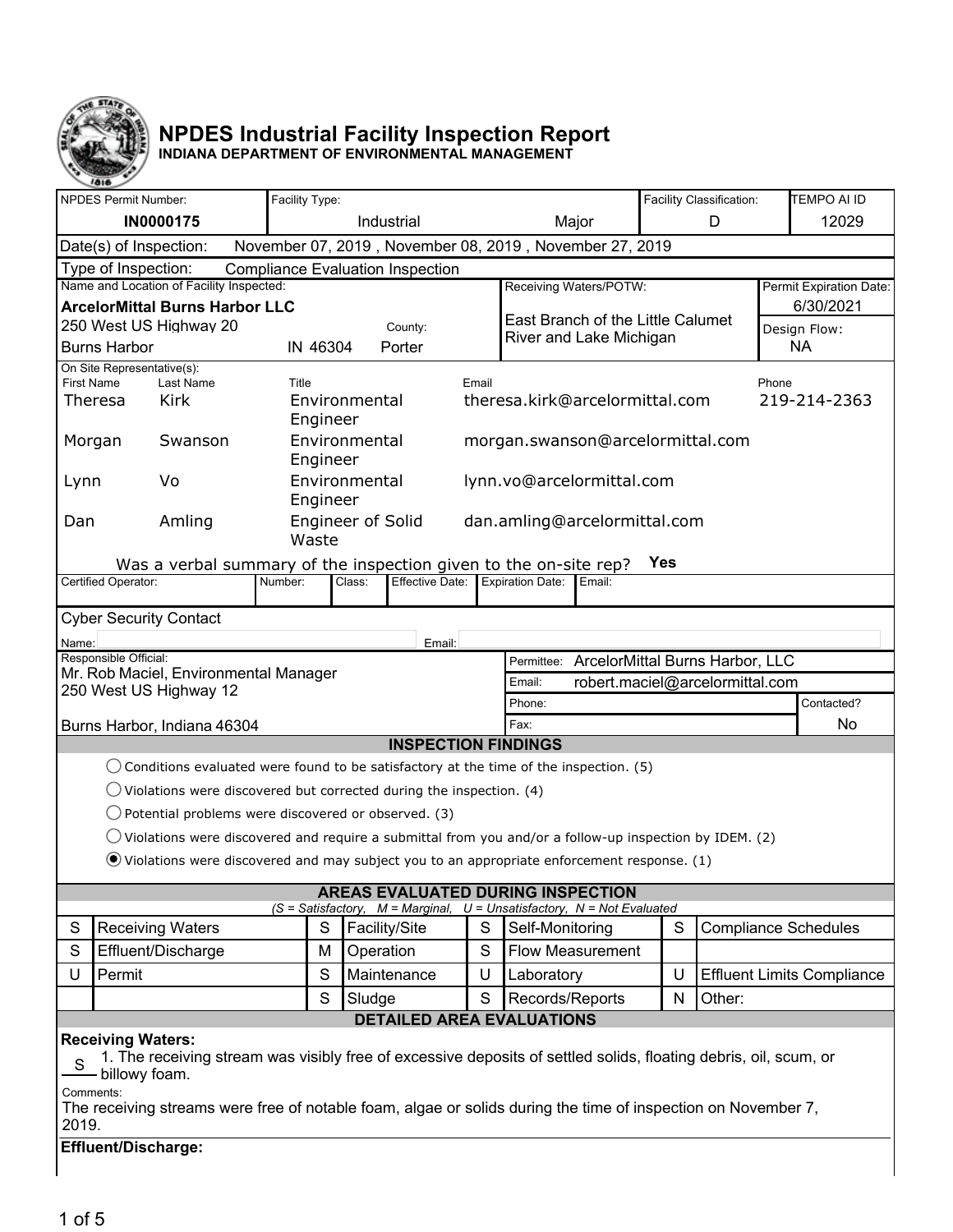- S 1. Final effluent was essentially free of excessive solids, floating debris, oil, scum, or billowy foam.
- N 2. Pretreatment discharge into sanitary sewers appeared free of excessive oils, grease, solids, or foam and did not appear to be in violation of the local Sewer Use Ordinance.
- N 3. Pretreatment discharge into sanitary sewers did not contain materials that pass through or interfere with the operation of the POTW.

| <b>Evaluation of Multiple Outfalls:</b> |  |
|-----------------------------------------|--|
|                                         |  |

|                      | Outfall $#$ Insp. Date | <b>Outfall Inspection Comments</b>                                |
|----------------------|------------------------|-------------------------------------------------------------------|
| 001                  | 11/7/2019              | Effluent was clear and odorless.                                  |
| 002                  | 11/7/2019              | Effluent was clear and odorless.                                  |
| 003                  | 11/7/2019              | Effluent was clear and odorless.                                  |
| 011                  | 11/7/2019              | Effluent was clear and odorless.                                  |
| 111                  | 11/7/2019              | No problems were visually observed at the time of the inspection. |
| $\sim$ $\sim$ $\sim$ |                        |                                                                   |

#### Comments:

The effluent from the external outfalls was clear and free of color at the time of the inspection on November 7.

#### **Permit:**

- S 1. Did the facility have a copy of the current permit available for reference.
- N 2. If the permit expires within 180 days, has a renewal application been submitted?
- N 3. Receiving waters are accurately described in the permit.
- N 4. The permit has been properly transferred if there is a new owner.

#### Comments:

ArcelorMittal Burns Harbor's Outfall 002 discharge authorization is limited to non-contact cooling water, treated process wastewater from the lagoon recirculating pump station, building dewatering, groundwater, miscellaneous non-process waters and storm water. ArcelorMittal personnel stated the lagoon recirculating pump station has not been used in a number of years, though it is maintained. As referenced in the August, September, and October 2019 Reconnaissance inspection report, there are concerns that an unpermitted wastewater stream is entering Lake Michigan through Outfall 002, based on the periodic detections of cyanide in grab samples initiated at IDEM's direction in August of 2019 .

On September 24, 2019, the IDEM Wastewater Compliance Branch Chief directed ArcelorMittal Burns Harbor to conduct daily 24-hour composite sampling at ArcelorMittal Burns Harbor Outfall 002 for Ammonia as Nitrogen in addition to Cyanide. Due to periodic low level detections of both parameters, on October 24, 2019, the IDEM Wastewater Compliance Branch Chief directed ArcelorMittal Burns Harbor to initiate expanded daily 24-hour composite sampling at ArcelorMittal Burns Harbor Outfall 002, to include the following parameters: Total Phenols, Total Fluoride, Total Recoverable Zinc, Total Recoverable Lead, Total Recoverable Silver, Total Recoverable Copper, Total Recoverable Boron, Dissolved Iron, Chemical Oxygen Demand, and Available Cyanide.

ArcelorMittal personnel have conducted sampling at various manholes to determine the source of the cyanide and ammonia. As of the time of the inspection, ArcelorMittal personnel stated that they have not yet determined the source of the cyanide or ammonia at Outfall 002.

Outfall 002 is not permitted for cyanide or ammonia laden wastes, with the exception of the use of the lagoon recirculating pumps. Per 327 IAC 5-2-2, the discharge of pollutants is prohibited unless in conformity with a valid NPDES permit. Due to cyanide and ammonia detections in the Outfall 002 discharge, an unsatisfactory rating is assigned to this category because the discharge is not in conformity with the permit.

#### **Facility/Site:**

- N 1. The facility was found to have standby power or equivalent provision, If required.
- N 2. An adequate alarm or notification system for power or equipment failure was available for the treatment<br>— facility.
- S 3. Safe and adequate access was provided for inspection of all treatment units and outfalls.
- S 4. Facilities and equipment did not appear beyond their useful life.
- 5. List any safety concerns noted during the inspection in the box below:

# Comments:

The facility grounds appeared well maintained at the time of the inspection.

# **Operation:**

- M 1. All facilities and systems necessary for achieving compliance with the terms and conditions of the permit were operated efficiently, including an anticipated bypass report for steps of treatment taken out of service.
- S

2. An adequate, qualified operating staff was found to be provided to carry out the operation of the facility,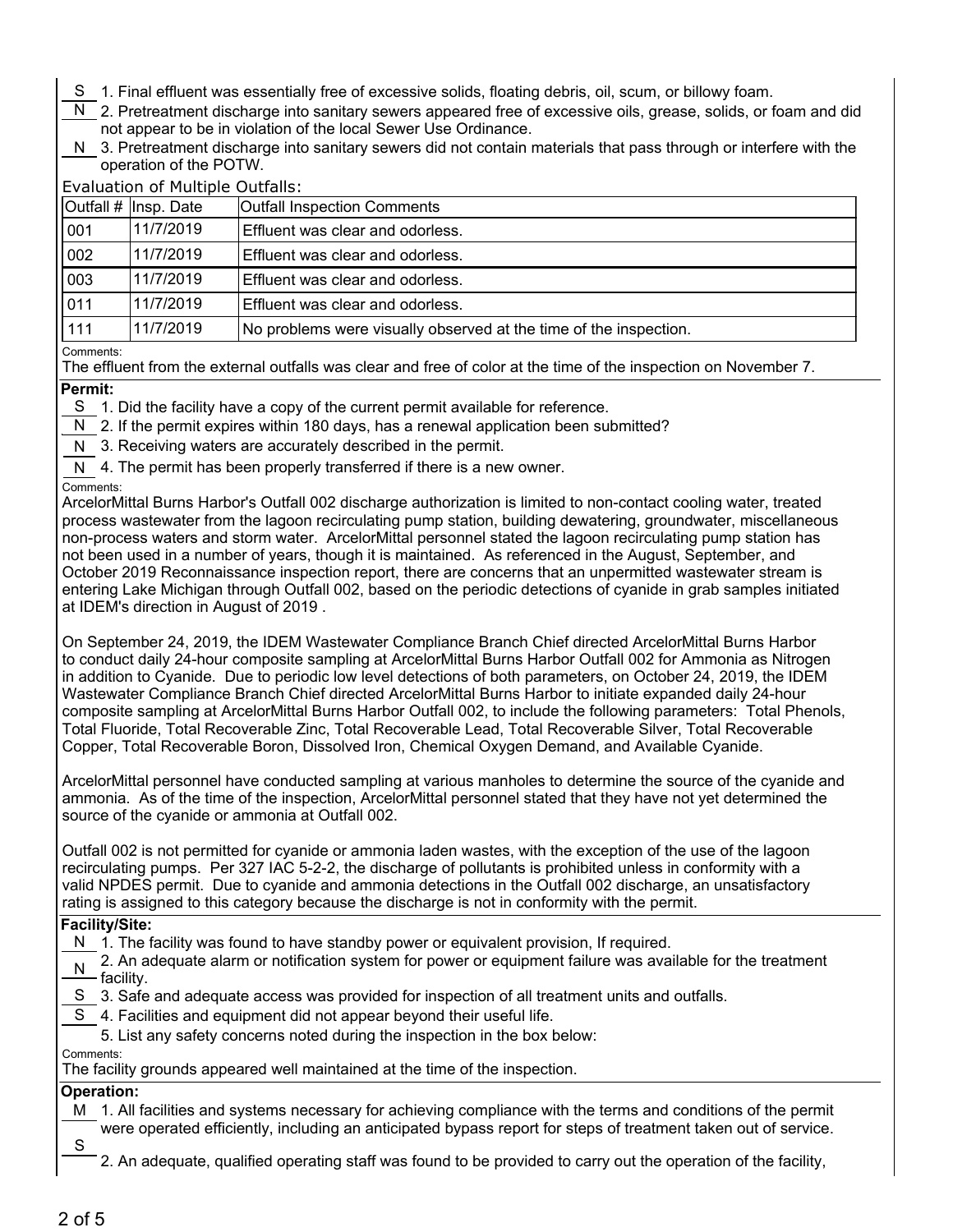including:

- a. Certified Operator's on-site attendance and/or qualified operations personnel attendance was adequate.
- b. Adequate documentation of operational activities, including system monitoring and cleaning.
- c. Adequate funding to ensure proper operation.
- N 3. Solids handling procedures were adequate.

N 4. Documentation of solids removal, handling, and disposal was adequate.

### Comments:

Operation was rated as marginal. On November 7, 2019, water was observed discharging from the north side of a grated drain immediately north of the C Thickener. The water appeared to surface from the north side of the drain structure, rather than from the drain itself. Refer to the attached photograph. The water drained, by gravity, into an adjacent recently dug diked area, indicating the water surge was expected or anticipated. On-site staff were unable to identify the source of the water, though seal water was suspected. On-site staff were uncertain as to where the drain discharges. At the time of the writing of the report, there has been no definitive answer as to the source of the water or to where the drain discharges.

### **Maintenance:**

S 1. A maintenance record system has been established and includes maintenance/repair history and preventative maintenance plan.

N 2. Facility maintenance activities appeared adequate.

Comments:

Maintenance was rated as satisfactory based solely on the wastewater treatment equipment, including the Secondary Wastewater Treatment Plant, lagoons, and RSB filters, being operational at the time of the inspection. It could not be determined, at the time of the inspection, if the cyanide and ammonia presence at Outfall 002 or the water emerging from the drain structure near C Thickener (as noted in Operation) are related to maintenance deficiencies.

# **Sludge:**

S 1. Sludges, screenings, and slurries were found to be handled and disposed of properly.

Comments:

A records review during the inspection, specifically for July 2019 to September 2019, showed adequate wasting, handling, and disposal of sludge.

## **Self-Monitoring:**

- S 1. Samples were found to be taken at pre-designated locations and were found to be representative.
- S 2. Flow-proportioned samples were found to be obtained where needed.
- S 3. The facility was found to conduct sampling of all waste streams, including type and frequency, as required in the permit.
- S 4. Sample collection procedures, including automatic sampling, include:
	- a. Samples refrigerated during compositing.
	- b. Proper preservation techniques used.
	- c. Containers and holding times conform to 40 CFR 136.3.

# S 5. Sample documentation was adequate and includes:

- a. Dates, times, and locations of sampling.
- b. Name of individual performing sampling.
- c. Instantaneous flow for flow-weighted aliquots.
- d. Chain of Custody records.
- N 6. NPDES Permit Total Toxic Organic (TTO) requirements were being met.
- N 7. NPDES Permit Whole Effluent Toxicity (WET) testing requirements were being met.

Comments:

No sampling deficiencies were identified at the time of the inspection. This rating is based only on the sampling data for October 2019. The deficiencies noted in the USEPA report issued on September 2019, which highlighted improper Total Residual Chlorine and Oil and Grease sampling procedures, have since been corrected. There are concerns, however, with the overall sufficiency of the Self Monitoring Program. Please refer to comments under Laboratory

### **Flow Measurement:**

S 1. Flow was found to be properly monitored as required by the permit.

N 2. Flow data and calibration records were available for review.

Comments:

The facility's flow measurement program for Outfalls 001, 003, and 011, including all documentation, is adequate and representative. The flow monitoring for Outfall 002 was not evaluated at the time of the inspection.

# **Laboratory:**

The following laboratory records were reviewed: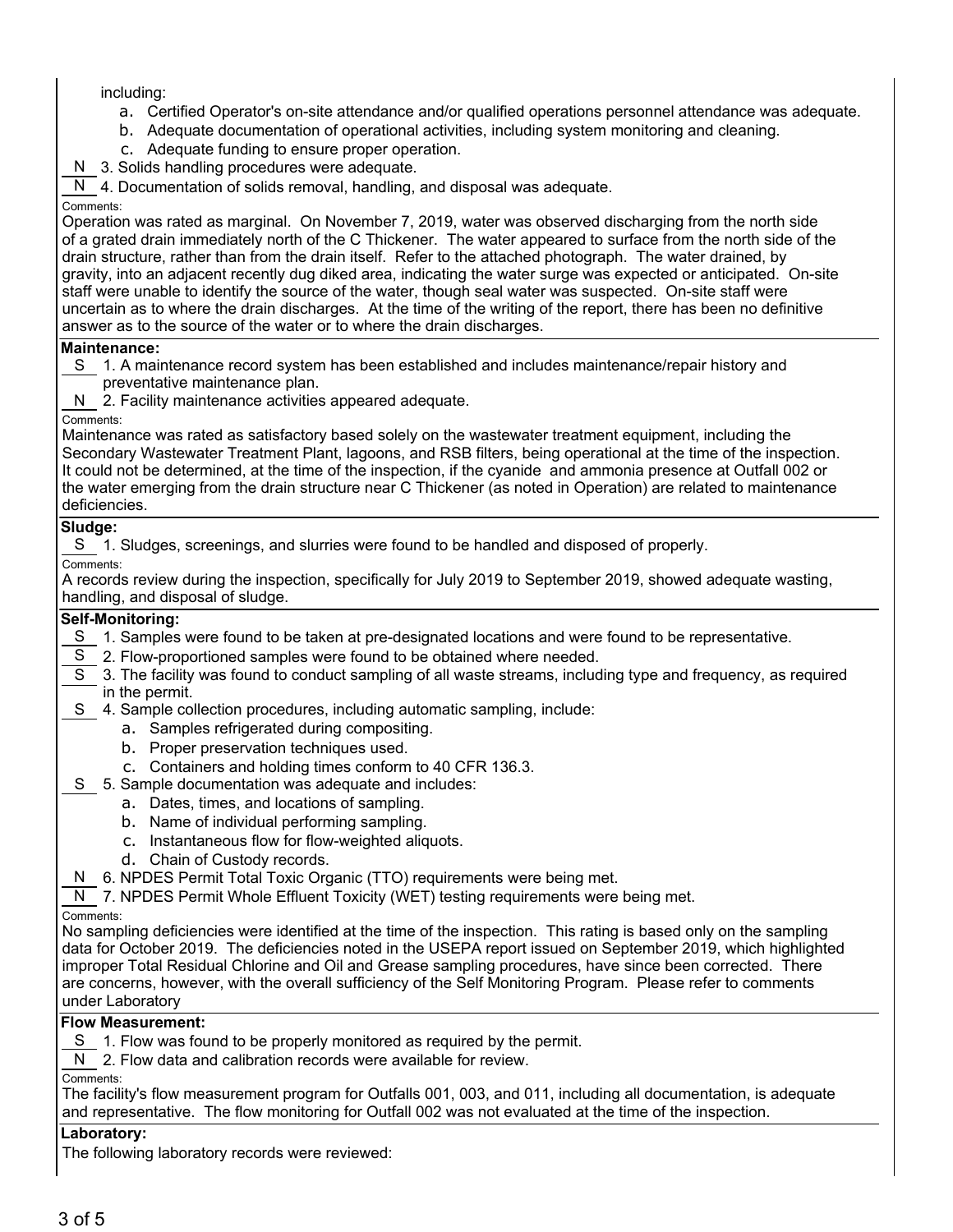Contract Lab Reports Chain-of-Custody

- N 1. The laboratory practices and protocol reviewed were adequate, including:
	- a. A written laboratory QA/QC manual was available.
	- b. Samples were found to be properly stored.
	- c. Approved analytical methods were used.
	- d. Calibration and maintenance of instruments was adequate.
	- e. QA/QC procedures were adequate.
	- f. Dates of analyses (and times, where required) were recorded.
	- g. Name of person performing analyses was recorded.

U 2. Review of lab records and/or on-site field testing equipment and protocols was found to be adequate.

# **Contract Lab Information**

## ALS and Microbac

### Comments:

The Laboratory evaluation generated an unsatisfactory rating. ArcelorMittal Burns Harbor has established a practice of reanalyzing samples in cases in which initial sample analysis, which passes all quality assurance/quality control checks, indicates a permit effluent limit exceedance, and using the results of the re-analysis to re-calculate or replace results, including those already reported to IDEM. ArcelorMittal Burns Harbor has not provided an explanation for this practice. This practice is not allowable, for reasons that include the following:

(1) There is no justification for rescinding a violation that is based on a result obtained via analysis of a representative, validly collected sample, analyzed using an approved analytical method, that has passed all quality assurance/quality control checks.

(2) The practice is not authorized by the NPDES permit rules or provisions. NPDES permit rules and provisions allow, for most parameters subject to a daily maximum effluent limit for which grab sampling is the required sample type, multiple grab samples to be collected over the course of the day and for the analytical results of the individual grab samples to be averaged, as long as the grab sampling is conducted in a manner that is representative of the monitored discharge. The NPDES permit rules and provisions also allow the permittee to monitor pollutants more frequently than required by the permit, and call for the results to be reported to IDEM, when approved analytical methods are used. However, neither the NPDES permit rules or provisions state that the permittee may re-analyze a particular sample, grab or composite, for which a valid analytical result (one that passes quality assurance/quality control measures) is obtained, and use that result in place of or along with the initial, valid analytical result.

(3) The practice is selective, as only samples for which initial analysis indicates a violation are re-analyzed, and therefore cannot be viewed as a general added layer of quality assurance/quality control.

(4) The practice undermines the integrity of compliant results that are reported based upon one analysis of a given sample. If ArcelorMittal Burns Harbor maintains that it cannot credibly report noncompliant results based upon one analysis of a given sample (that passes all quality assurance/quality control checks), then IDEM cannot feel confident in compliant results reported by ArcelorMittal Burns Harbor that are based on one analysis of a given sample (that passes all quality assurance/quality control checks). ArcelorMittal's self-monitoring program is either capable of generating valid results based upon one analysis of a given sample or it is not.

# **Records/Reports:**

The following records/reports were reviewed:

DMRs for the period of October 2016 to September 2019 were reviewed as part of the inspection.

- S 1. All facility records for the period including the previous three years were available for review.
- S 2. DMRs and MMRs were completed properly and accurately including:
	- a. "No Ex" column was accurate.
	- b. Signatory requirements were met.
	- c. Reports were prepared by or under the direction of a certified operator.
- S 3. Bypass and Noncompliance reporting are adequate.

### Comments:

The requested records were available and appeared complete. Please note, this does not include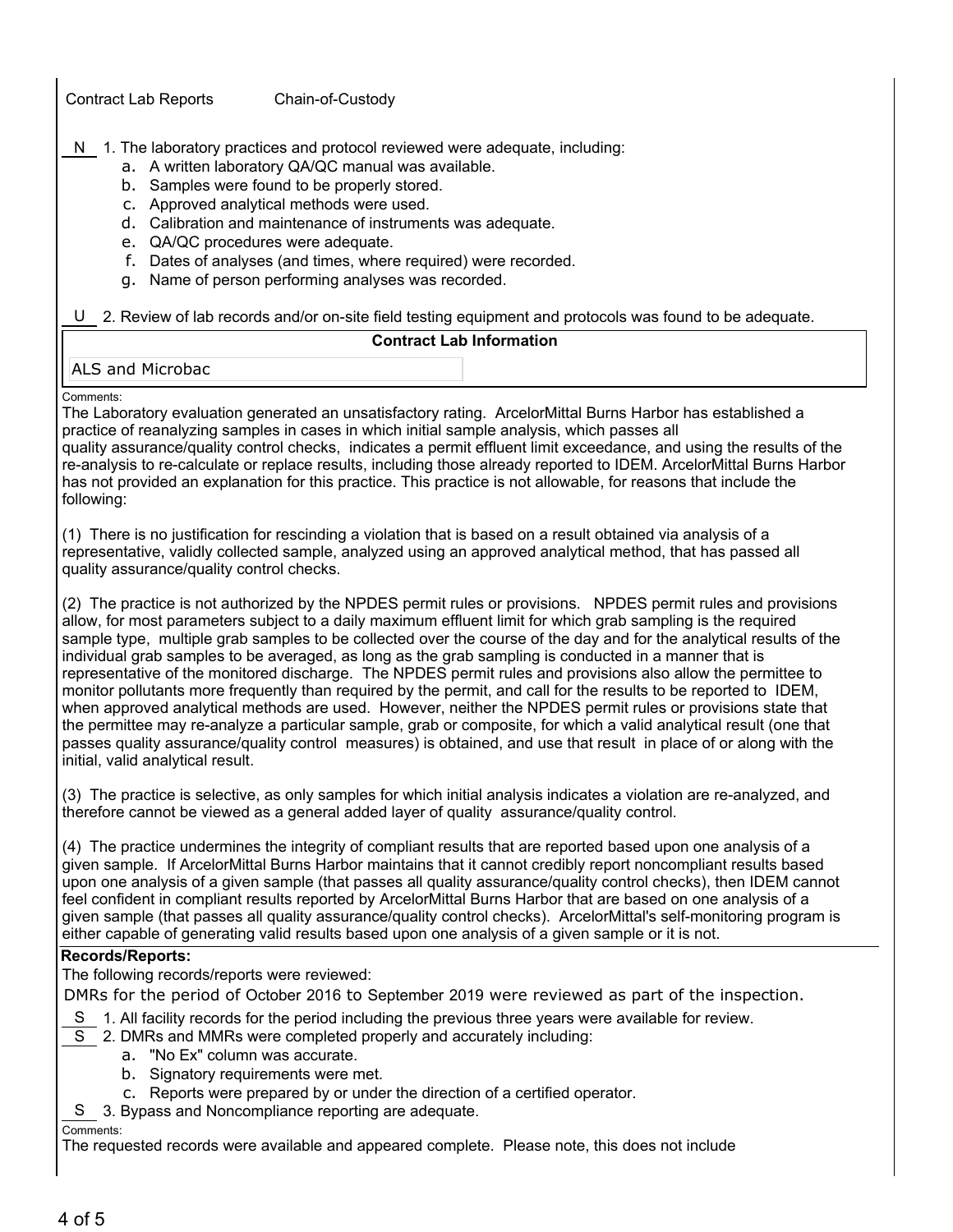records/reporting issues addressed in IDEM's August/September/October 2019 report. Please see that report for additional information.

## **Compliance Schedules:**

S 1. The NPDES Permit Schedule of Compliance monitoring and reporting milestones have been met.

S 2. Agreed Order compliance milestones have been met.

Comments:

The facility is on schedule with all requirements of the Schedule of Compliance in the permit.

### **Effluent Limits Compliance:**

Yes 1. Were DMRs reviewed as part of the inspection?

DMRs for the period of October 2016 to September 2019 were reviewed as part of the inspection. Yes 2. Were violations noted during the review of DMRs?

The Effluent Limits Compliance area was rated unsatisfactory due to the following self-reported violations of the limits detailed inPart I. A. of NPDES Permit:

| Month | Year | Outfall          | Parameter            | Type              | Conc./Loading | Number         |
|-------|------|------------------|----------------------|-------------------|---------------|----------------|
| Jul   | 2017 | 001              | Temperature          | Daily Maximum     |               | 3              |
| Aug   | 2017 | 001              | Temperature          | Daily Maximum     |               |                |
| Aug   | 2017 | 001              | Ammonia Nitrogen     | Daily Maximum     | Loading       |                |
| Aug   | 2017 | 001              | Ammonia Nitrogen     | Daily Maximum     | Loading       |                |
| Aug   | 2017 | 001              | Ammonia Nitrogen     | Seven Day Average | Concentration | 1              |
| Aug   | 2017 | 001              | Ammonia Nitrogen     | Daily Maximum     | Concentration | 1              |
| Sep   | 2017 | 001              | Phenol               | Daily Maximum     | Loading       | 1              |
| Feb   | 2018 | 001              | Temperature          | Daily Maximum     |               | $\overline{2}$ |
| Feb   | 2018 | 001              | Ammonia Nitrogen     | Daily Maximum     | Loading       |                |
| Mar   | 2018 | 001              | Oil & Grease         | Daily Maximum     | Loading       |                |
| Apr   | 2018 | 111              | 2,3,7,8 TCDF         | Daily Maximum     | Concentration |                |
| May   | 2018 | 001              | Ammonia Nitrogen     | Seven Day Average | Concentration | 1              |
| May   | 2018 | 001              | Ammonia Nitrogen     | Seven Day Average | Loading       |                |
| Jul   | 2018 | $\overline{001}$ | Temperature          | Daily Maximum     |               | $\overline{2}$ |
| Jul   | 2018 | 001              | 2,3,7,8 TCDF         | Daily Maximum     | Concentration |                |
| Jul   | 2019 | 001              | Ammonia Nitrogen     | Daily Maximum     | Concentration |                |
| Jul   | 2019 | 001              | Ammonia Nitrogen     | Daily Maximum     | Loading       |                |
| Jul   | 2019 | 001              | Ammonia Nitrogen     | Seven Day Average | Concentration | $\overline{2}$ |
| Jul   | 2019 | 001              | Ammonia Nitrogen     | Seven Day Average | Loading       | $\overline{2}$ |
| Aug   | 2018 | 001              | Temperature          | Daily Maximum     |               | 9              |
| Aug   | 2019 | 001              | Ammonia Nitrogen     | Daily Maximum     | Concentration | 7              |
| Aug   | 2019 | 001              | Ammonia Nitrogen     | Daily Maximum     | Loading       | $\overline{7}$ |
| Aug   | 2019 | 001              | Free Cyanide         | Daily Maximum     | Concentration | 5              |
| Aug   | 2019 | 001              | Free Cyanide         | Daily Maximum     | Loading       | 5              |
| Aug   | 2019 | 001              | Ammonia Nitrogen     | Seven Day Average | Concentration | 4              |
| Aug   | 2019 | 001              | Ammonia Nitrogen     | Seven Day Average | Loading       | 4              |
| Aug   | 2019 | 001              | Free Cyanide         | Monthly Avg.      | Concentration | 1              |
| Aug   | 2019 | 001              | Free Cyanide         | Monthly Avg.      | Loading       |                |
| Aug   | 2019 | 011              | <b>Total Cyanide</b> | Daily Maximum     | Loading       | 5              |

Comments:

The effluent exceedances for August 2017 to July 2018 were also cited in the IDEM September 12, 2018 CEI inspection report. The August 2019 exceedances were also cited in the IDEM August, September, and October 2019 Reconnaissance inspection report. Please refer to these inspection reports for more information.

|                      | <b>IDEM REPRESENTATIVE</b> |               |
|----------------------|----------------------------|---------------|
| Inspector Name:      | Email:                     | Phone Number: |
| Nicholas Ream        | nream@idem.IN.gov          | 219-730-1691  |
|                      | <b>IDEM MANAGER REVIEW</b> |               |
| <b>IDEM Manager:</b> |                            | Date:         |
| I Rick Massoels      |                            | 12/9/2019     |